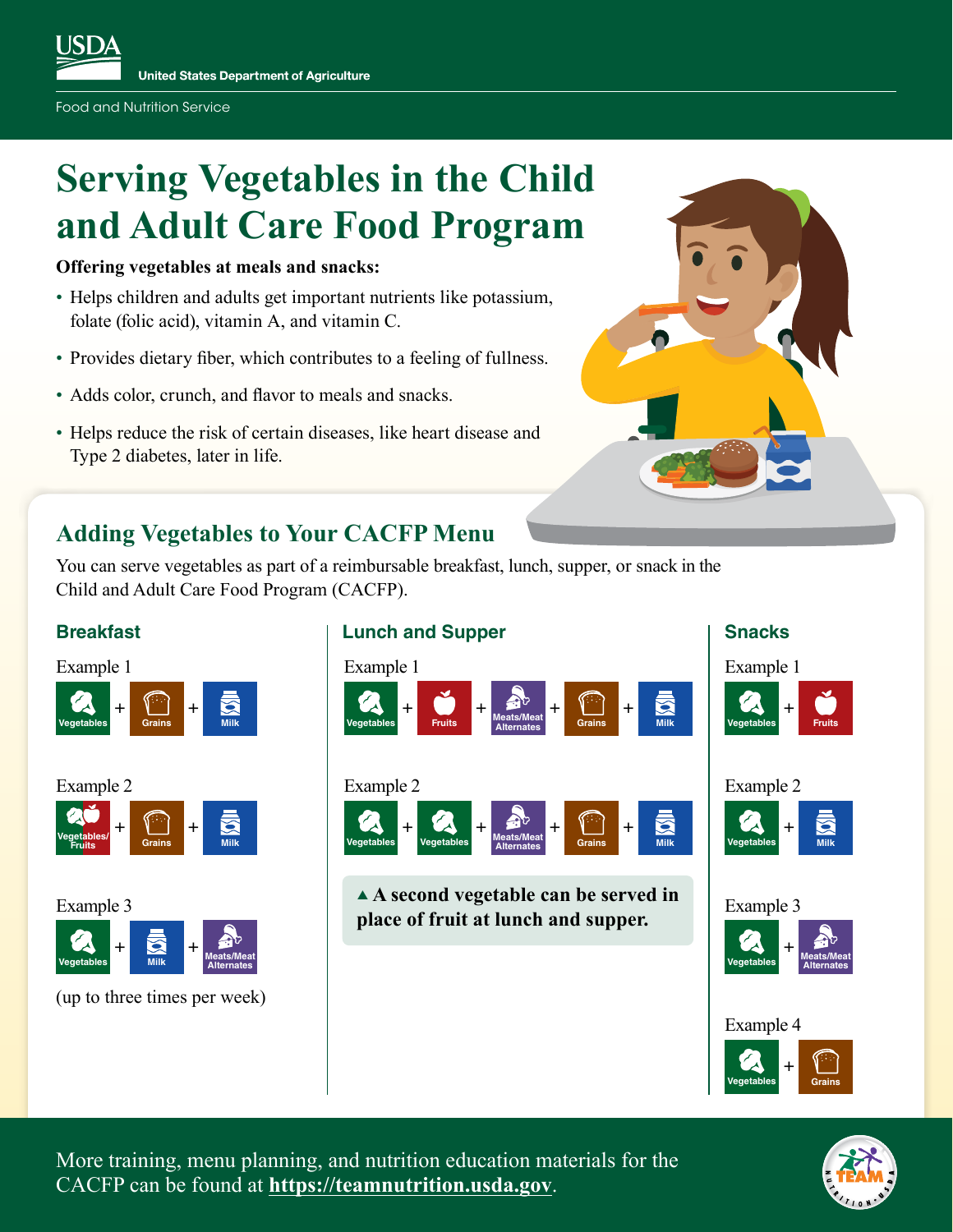# **Test Your CACFP Vegetable Knowledge!**



Does this food count as a vegetable in the CACFP? Mark Yes or No, and then check your answers on page 4.

|    | <b>1.</b> White Potatoes | $\Box$ Yes $\Box$ No       |  |
|----|--------------------------|----------------------------|--|
|    | 2. Avocados              | $\Box$ Yes $\Box$ No       |  |
| 3. | Macaroni and Cheese      | $\Box$ Yes $\Box$ No       |  |
|    | 4. Strawberry Jelly      | $\Box$ Yes $\Box$ No       |  |
| 5. | Cornbread                | $\Box$ Yes $\Box$ No       |  |
| 6. | Pumpkin                  | $\Box$ Yes $\Box$ No       |  |
|    | 7. Hominy (whole)        | $\square$ Yes $\square$ No |  |

| 8. Canned Tomatoes<br>(store-bought)    | $\square$ Yes $\square$ No |  |
|-----------------------------------------|----------------------------|--|
| 9. Ketchup                              | $\Box$ Yes $\Box$ No       |  |
| 10. Black Beans                         | $\Box$ Yes $\Box$ No       |  |
| 11. Rice                                | $\Box$ Yes $\Box$ No       |  |
| 12. Canned Green Beans<br>(home-canned) | $\Box$ Yes $\Box$ No       |  |

### **Meal Planning Considerations**

The chart below shows examples of amounts of food needed to credit as ¼-cup and ½-cup of vegetables in the CACFP. For more information, visit the Food Buying Guide for Child Nutrition Programs at **[https://foodbuyingguide.fns.usda.gov](https://foodbuyingguide.fns.usda.gov/)**.

| Vegetable                                                     | $\frac{1}{4}$ cup    | $\frac{1}{2}$ cup          |
|---------------------------------------------------------------|----------------------|----------------------------|
| <b>Carrot, Baby</b>                                           | 3 baby carrots       | 6 baby carrots             |
| <b>Carrot Stick</b> $(\frac{1}{2}$ " by 4")                   | 3 sticks             | 6 sticks                   |
| <b>Celery Stick</b> $(\frac{1}{2}$ " by 4")                   | 3 sticks             | 6 sticks                   |
| <b>Corn, on cob</b> (about 5" - 6" long)                      | $\frac{1}{2}$ ear    | 1 ear                      |
| <b>Cucumber Sticks (3" by 34")</b>                            | 3 sticks             | 6 sticks                   |
| Leafy Greens (collard greens, kale, spinach, etc.),<br>Cooked | $\frac{1}{4}$ cup    | $\frac{1}{2}$ cup          |
| Leafy Greens (kale, lettuce, spinach, etc.), Raw              | $\frac{1}{2}$ cup    | 1 cup                      |
| <b>Potato, Sweet</b> $(2 \frac{1}{4}$ " or more in diameter)  | 1/4 sweet potato     | $\frac{1}{2}$ sweet potato |
| Potato, White or Russet (about 6 oz)                          | $\frac{1}{2}$ potato | 1 potato                   |
| <b>Tomato, Cherry</b>                                         | 3 cherry tomatoes    | 6 cherry tomatoes          |
| <b>Tomato Slice</b> $(\frac{1}{8}$ " thick)                   | 4-5 slices           | 8-10 slices                |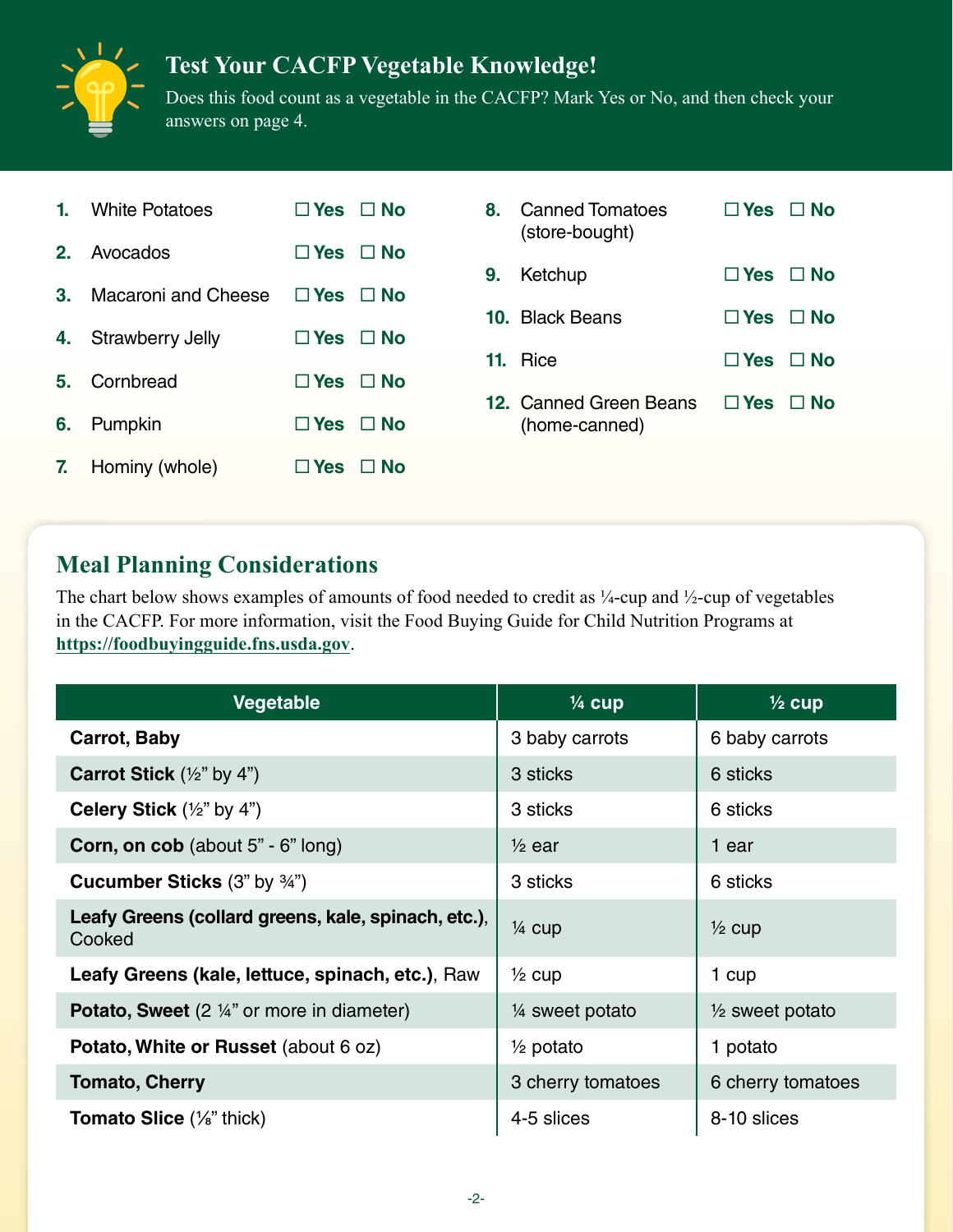

#### **Giving Vegetables Credit: How Vegetables Count in the Child and Adult Care Food Program**



**Vegetables in amounts** smaller than <sup>1</sup>/<sub>8</sub> cup do not credit toward a reimbursable lunch, supper, or snack.



**Raw leafy green vegetables** (spinach, kale, collards, and lettuce) credit for half of the amount served. For example, one cup of raw leafy greens credits as 1/2 cup of vegetables. **1 cup raw spinach = ½ cup of vegetables**

**Cooked leafy green vegetables** credit for the entire amount served. **1 cup steamed spinach = 1 cup of vegetables**



Dried vegetables credit for twice the amount served. For example: **¼ cup sun-dried tomatoes = ½ cup of vegetables**

**Dry beans and peas** (legumes), including black beans, split peas, and lentils, can credit as vegetables or as meat alternates, but cannot credit toward both components in the same meal.

-3-



**Pureed vegetables** used in smoothies credit as 100 percent vegetable juice. Juice may only be served once per day in the CACFP.



A second, different vegetable can<br>be served in place of the fruit component at lunch and supper.

### **Other Considerations**

Reduce the risk of choking by:

- Cutting raw vegetables into smaller pieces.
- Cooking raw vegetables until slightly soft.
- Cutting round, soft vegetables like cherry tomatoes into small pieces no larger than one-half inch  $(\frac{1}{2})$ .



 $\sim$  0.000  $\,$